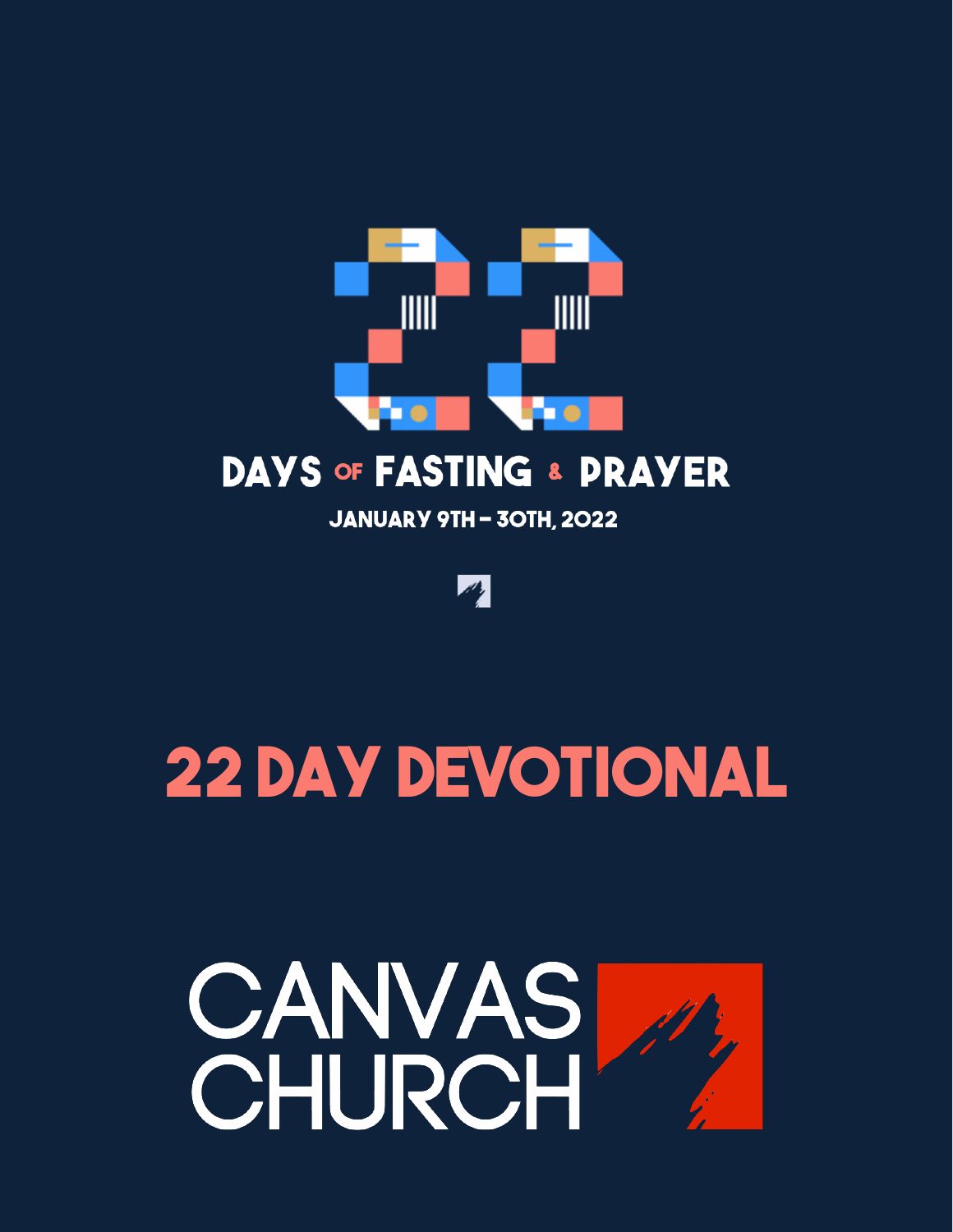## **HOW TO USE THIS BOOK**

We don't have to follow a specific formula to talk with God, but practicing different ways to pray can help us find deeper purpose and connection to Him through our prayer time.

The goal of using this guide is not to add pressure or overwhelm you. The goal is simply to get comfortable with prayer and for your prayer life to become more natural, effective, and enjoyable. To make your prayer time even more meaningful, you can write notes and prayer requests and play worship music. The important step is committing to regularly entering God's presence through prayer.

The heart of this guide is to help you find a new level of purpose, effectiveness, and enjoyment in your prayer life. While prayer does take commitment and can require discipline to develop into a daily habit, we also want to remember that it's a "get to" not a "got to." It's a privilege to be able to come to God in prayer.

Over the next twenty-one days, we encourage you to read the scripture for each day, meditate on it, and let it speak to you. The Word of God is one of the most valuable tools we have to build a dynamic daily prayer life. It brings power, truth, and encouragement to our prayer time.

To help you get started, each scripture includes a written prayer for you to use as a way to begin your conversation with God. Throughout your prayer time, use the journal space at the bottom of the page to write down thoughts and ideas that you receive during your devotional time. Let God speak to you in a way that ONLY GOD can!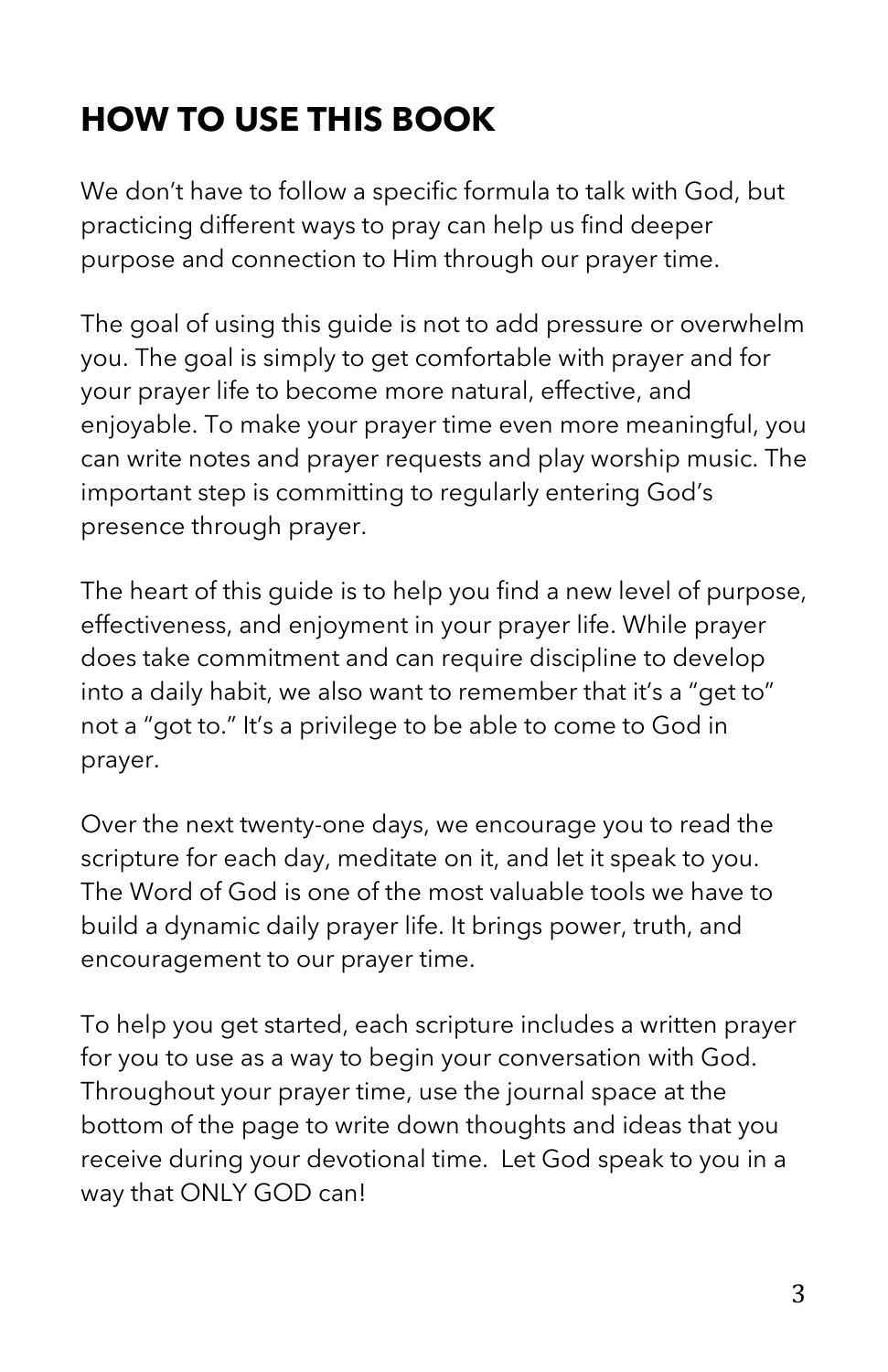## **DAY 1 DAY 1**

#### SCRIPTURE:

*Come near to God and He will come near to you.*  **JAMES 4:8** 

#### PRAYER:

*"Heavenly Father, You have promised that if I draw near to You, You will draw near to me. I need more of Your presence today, and I am drawing near to You through prayer, worship, and reading Your Word. I open my heart to You and ask You to be near to me and change me to be more like You."*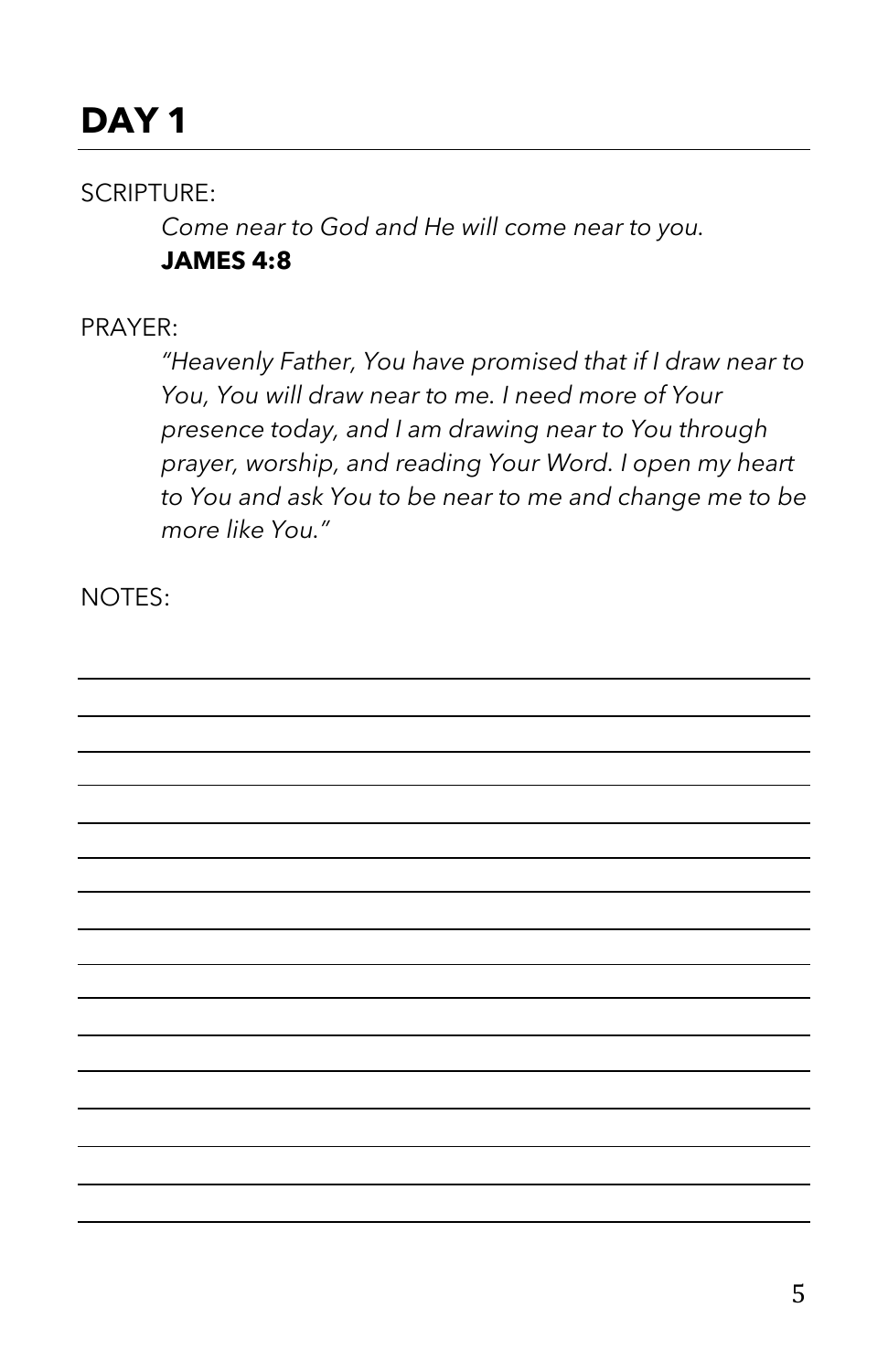SCRIPTURE:

*Search me, God, and know my heart; test me and know my anxious thoughts. See if there is any offensive way in me, and lead me in the way everlasting.* **PSALM 139:23-24** 

PRAYER:

*"Father God, I ask You to search my heart. If You find anything in me that is offensive, please show me and help me remove it from my life. Lead me to live a life that draws people to You. Help me live my life on earth in a way that impacts eternity."*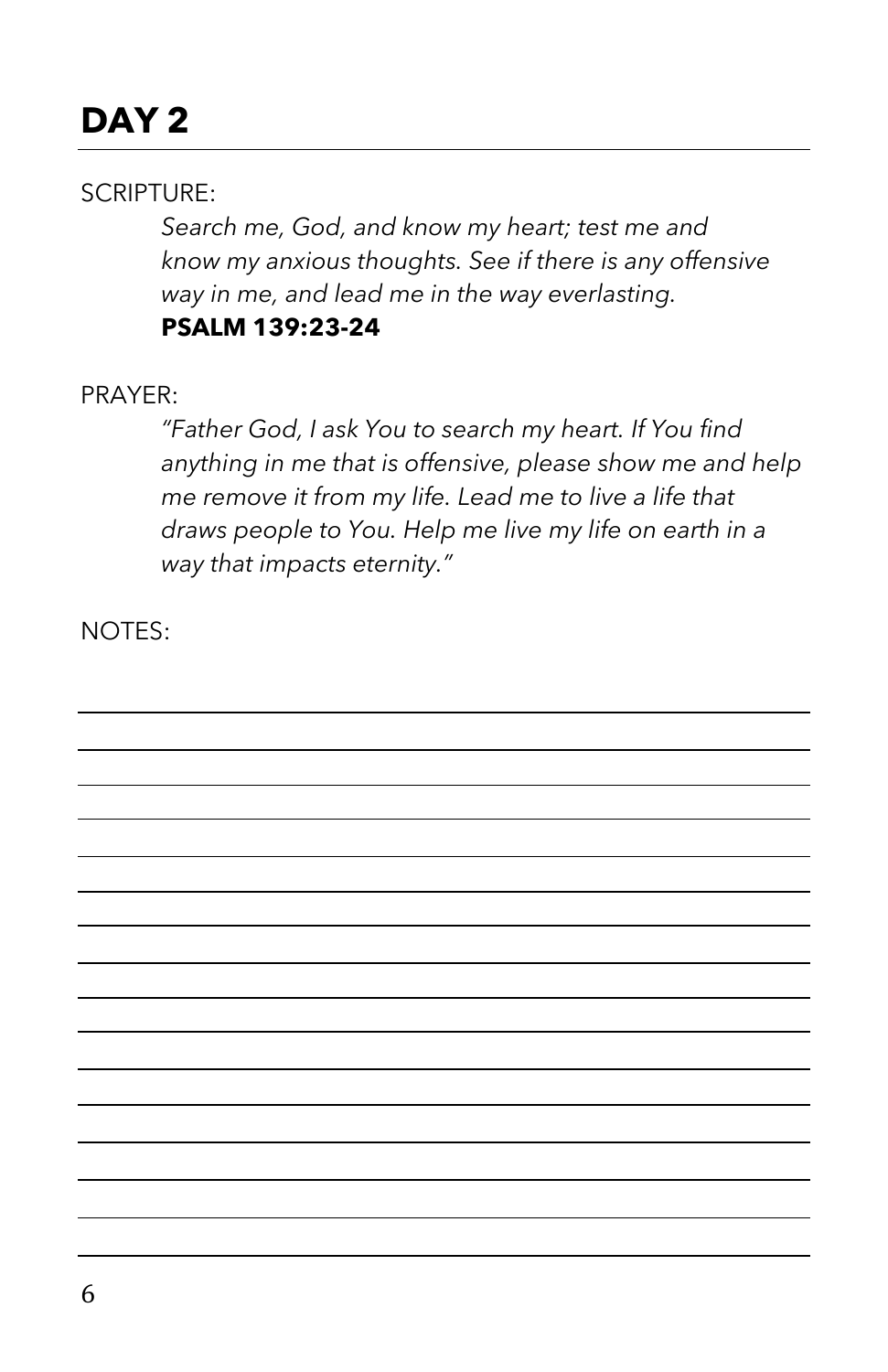#### SCRIPTURE:

*For if you forgive other people when they sin against you, your heavenly Father will also forgive you. But if you do not forgive others their sins, your Father will not forgive your sins.*

#### **MATTHEW 6:14-15**

#### PRAYER:

*"Lord, I have a confession to make. I haven't loved others well. I have resented certain people and have not forgiven them in my heart. God, I know that You have forgiven me for so much, and I need Your help to follow You and forgive others. In faith, I now forgive (name them). I also forgive and accept myself because You have made me new in the name of Jesus."#*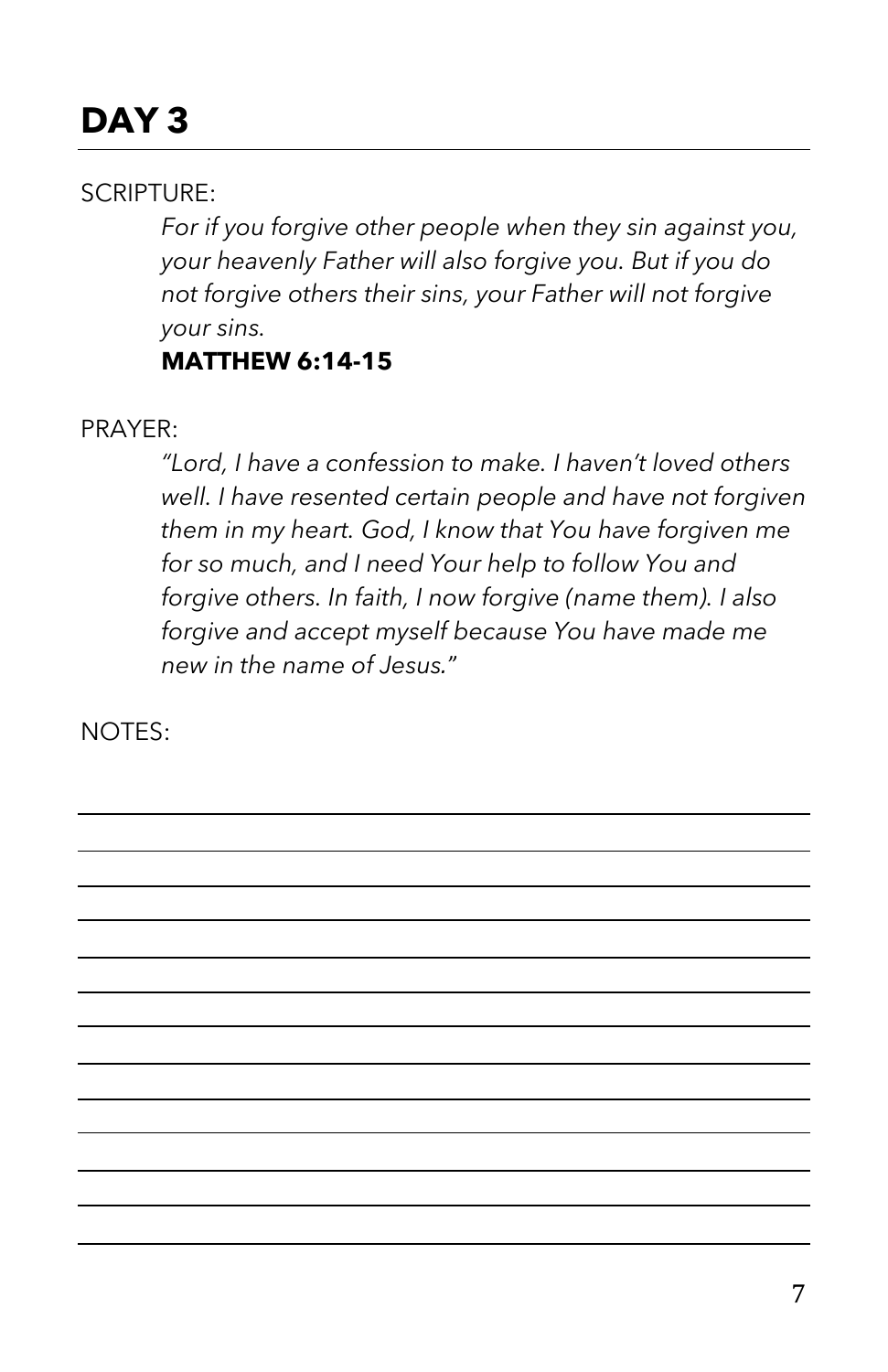## **DAY 4 DAY 1**

#### SCRIPTURE:

*But seek first His Kingdom and His righteousness, and all these things will be given to you as well.*  **MATTHEW 6:33** 

#### PRAYER:

*"Your Word tells me that if I seek first Your Kingdom and Your righteousness, You will lead me to a life of blessing, purpose, and freedom. I am Yours today, God, and I give this day to You. Help me to focus on Your priorities first, sharing Your love and making Your Name known. I know that by focusing on You rather than myself, I will receive joy and peace."*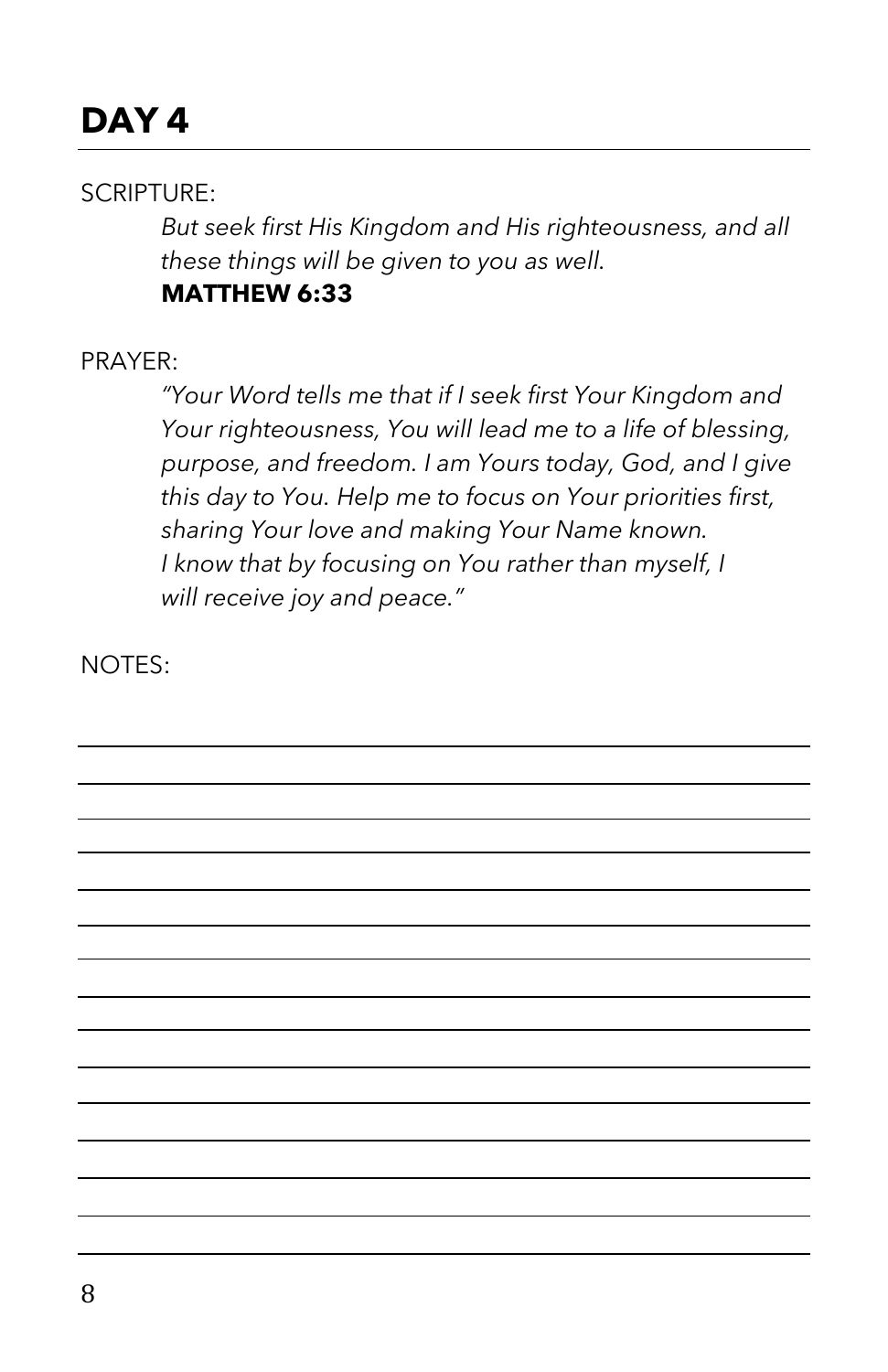#### SCRIPTURE:

*Humble yourselves before the Lord, and He will lift you up.* **JAMES 4:10** 

#### PRAYER:

*"God, You have promised that if I humble myself before You, You will lift me up. I recognize today that I cannot succeed on my own, and I need You in every moment. I humble myself before You, and I ask You to work in and through me today. My time, efforts, thoughts, and words are Yours today (name specific parts of your day and give them to God). Use me for Your purposes, Lord. I trust that You will be with me and lift me up."* 

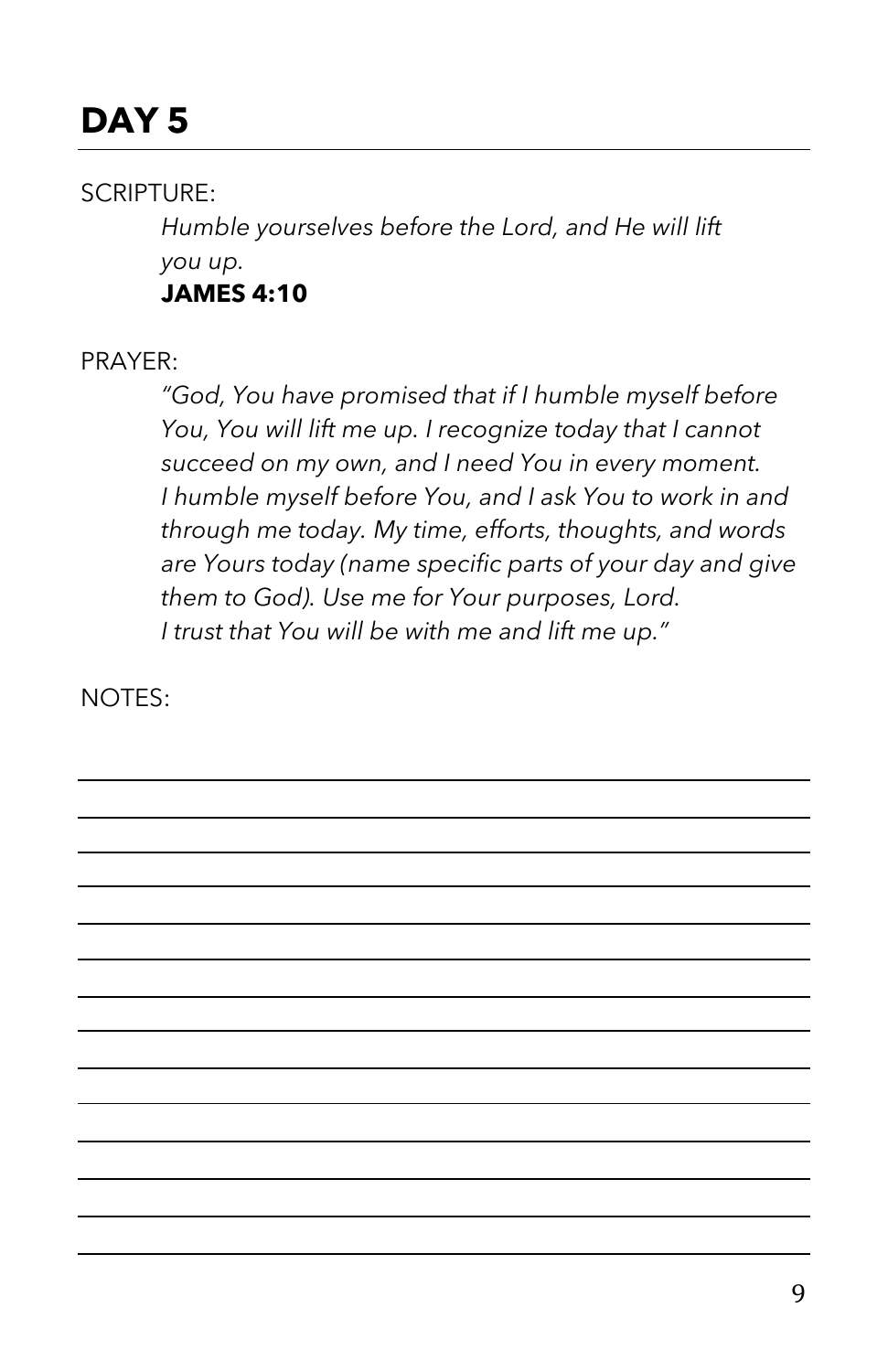#### SCRIPTURE:

*For the Spirit God gave us does not make us timid, but gives us power, love and self-discipline.* **2 TIMOTHY 1:7** 

#### PRAYER:

*"Father, I know You have not given me a spirit of fear or timidity, but one of power, love, and self-discipline. When my mind feels out of control, I pray that You will renew my spirit and let power, love, and self-discipline fill me. Help me to look more like You every day. I declare that anything that is not of You has to leave me in Jesus' mighty Name. I proclaim that I do not have a spirit of fear, but I have a sound and healthy mind."*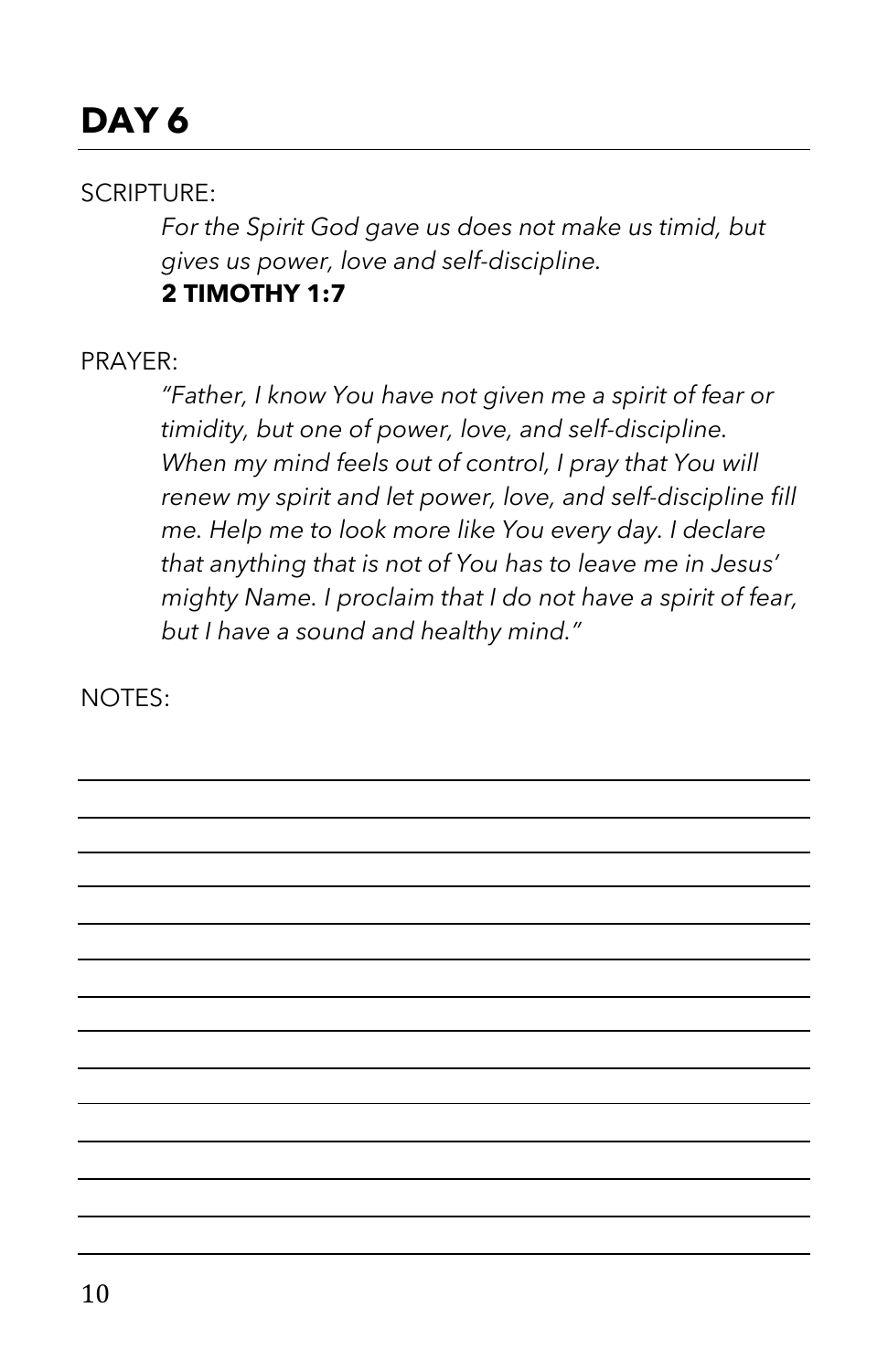## **DAY 7 DAY 1**

#### SCRIPTURE:

*And we know that in all things God works for the good of those who love Him, who have been called according to His purpose.*

#### **ROMANS 8:28**

PRAYER:

*"God, You promise me in Your Word that in all things You work for my good. Right now, there are circumstances in my life that don't feel good and that I can't see an ounce of good in (talk to God about the specific situations that are causing you difficulty or pain). Even though this is how I feel, I choose to believe Your truth over my feelings. When you say You will work in all things for my good, I believe You. Even in situations that seem hopeless, I know You are working on my behalf and that You want more for me than I could ever want for myself. Thank You for having a purpose for me and for working all my life circumstances for good."*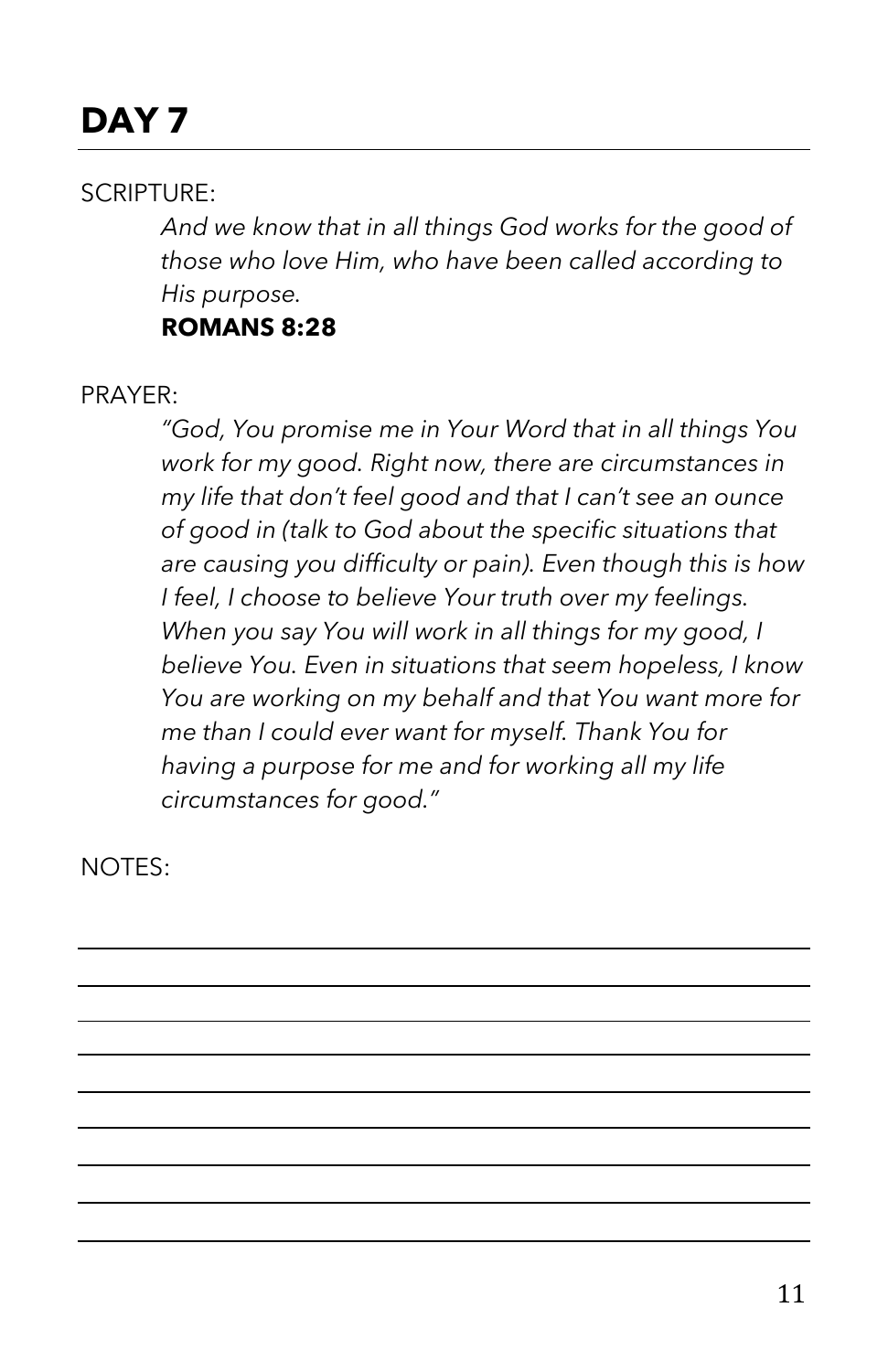#### SCRIPTURE:

*Trust in Him at all times, you people; pour out your hearts to Him, for God is our refuge.*

**PSALM 62:8** 

#### PRAYER:

*"Father, in Your Word, You invite me to pour out my heart to You. You are my refuge, and I know that anything I think, feel, or do is ok to bring to You. Knowing that You are a safe place for me, I come to You and give You everything on my heart (talk to God about the specific things that are on your heart today). From what is worrying me to what is delighting me, what I hope for to what I'm afraid of, I bring it all to You because I know I can trust You. Help me and guide me in every area, in Jesus' Name."*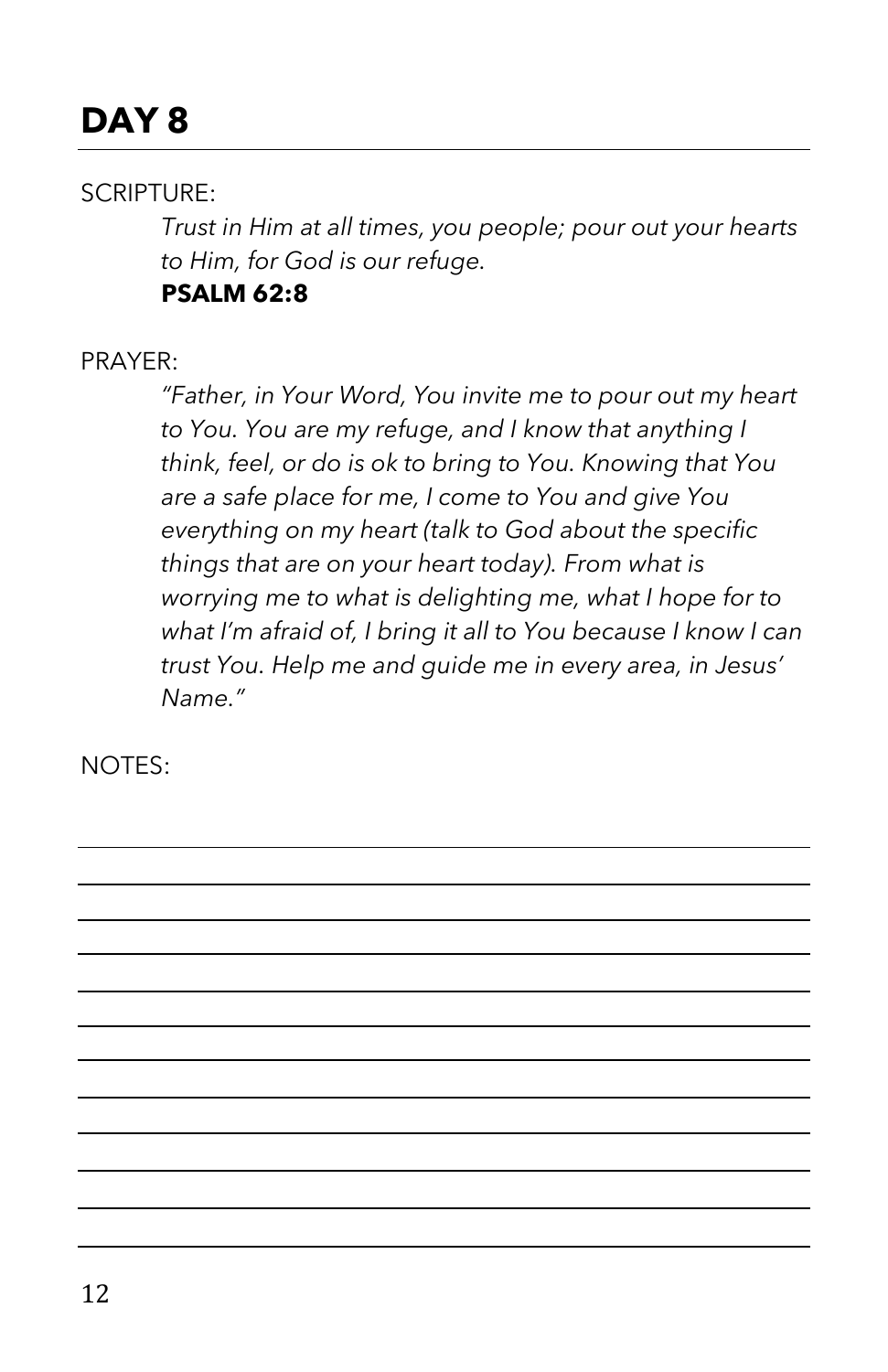## **DAY 9 DAY 1**

#### SCRIPTURE:

*The Lord will open the heavens, the storehouse of His bounty, to send rain on your land in season and to bless all the work of your hands.* 

#### **DEUTERONOMY 28:12**

#### PRAYER:

*"Lord, I believe You have everything I need and You want to bless me. You tell me in Your Word that You will open the heavens to bless the work I do. I know that without You, I can do nothing. I ask that You will open the heavens and pour out Your blessings and power over me. I give my work and my efforts to You and I ask You for favor and blessing in anything my hands touch (surrender specific efforts to Him). May it be for Your glory alone so that others may see Your power and goodness at work."*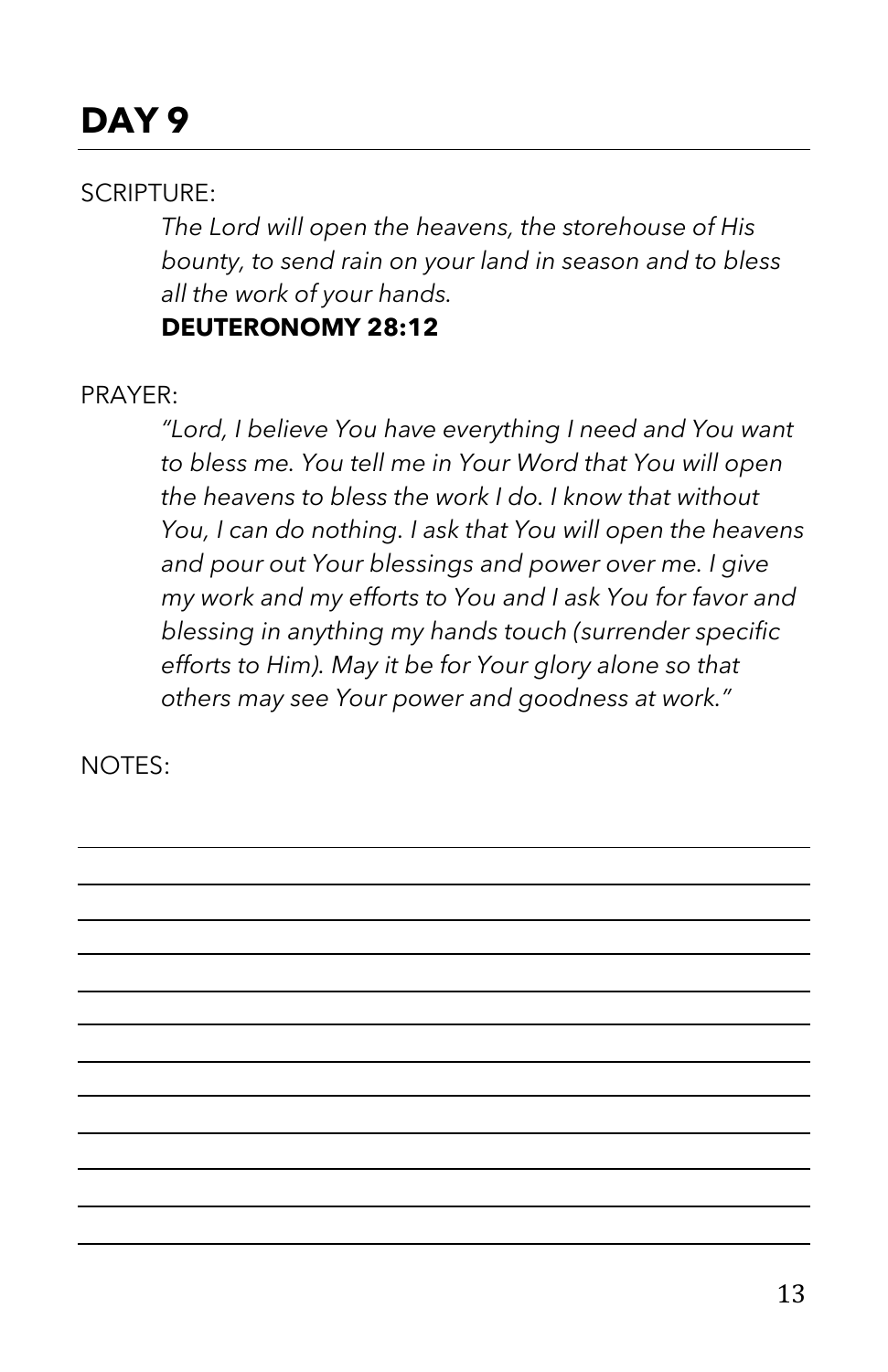## **DAY 10 DAY 1**

SCRIPTURE:

*For I am convinced that neither death nor life, neither angels nor demons, neither the present nor the future, nor any powers, neither height nor depth, nor anything else in all creation, will be able to separate us from the love of God that is in Christ Jesus our Lord.* 

#### **ROMANS 8:38-39**

PRAYER:

*"God, I am in awe of Your love for me. You are so great, and I am so small, yet You love me fully. I remind my soul today that nothing can separate me from Your love—I am so grateful! There is nothing I can do to win or lose Your love; You love me without condition. Because I know nothing on earth, in time or space, or anything in existence can separate me from Your love, I will live confidently and peacefully knowing I have always been and will always be fully loved by You."*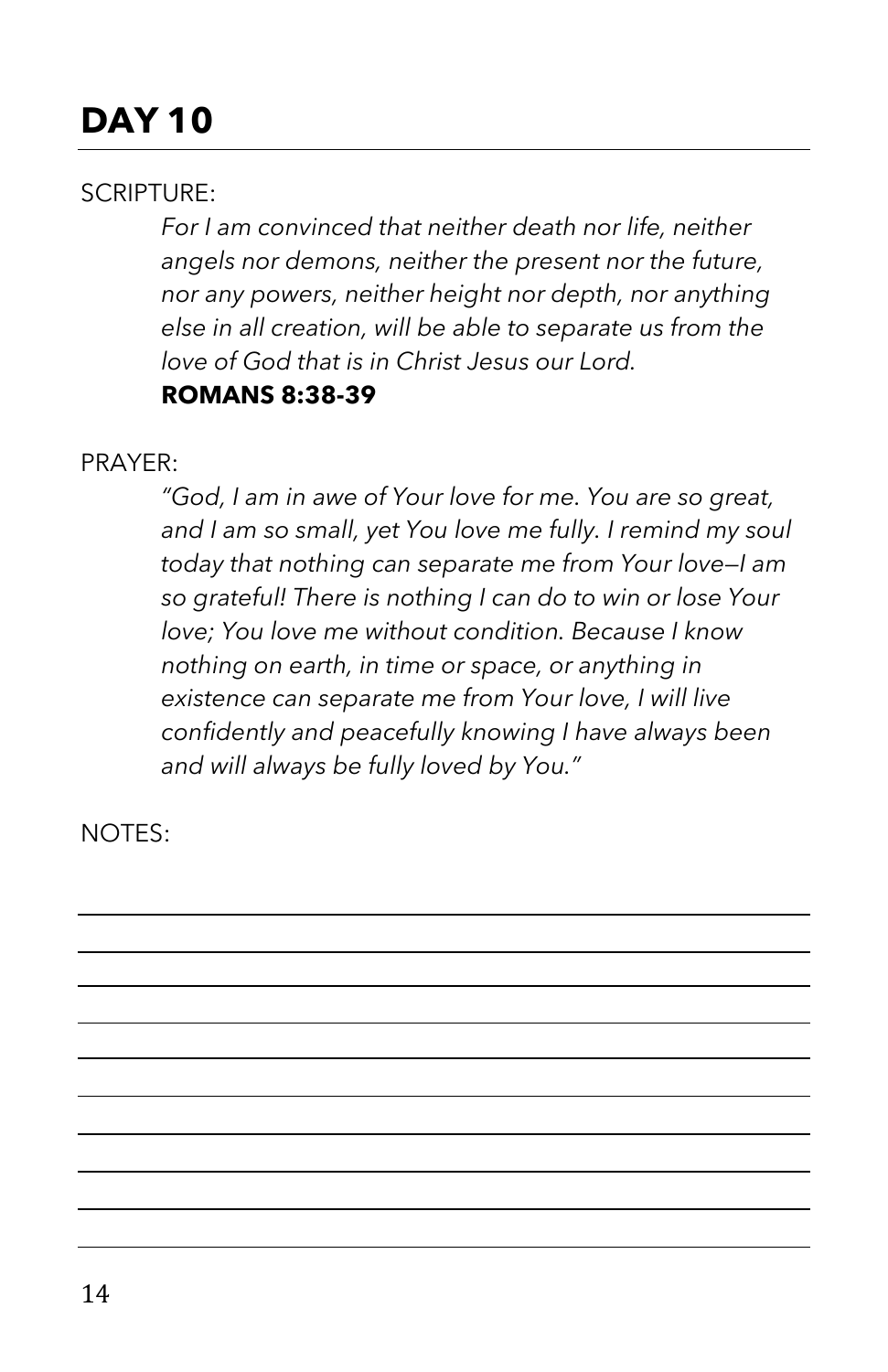## **DAY 11 DAY 1**

#### SCRIPTURE:

*"No weapon forged against you will prevail, and you will refute every tongue that accuses you. This is the heritage of the servants of the Lord, and this is their vindication from me," declares the Lord.*  **ISAIAH 54:17** 

PRAYER:

*"Lord, I know that no weapon raised against me will succeed because I am Your child. I feel pressure in my life right now, and sometimes I feel as though life will overcome me (talk to God about the concerns weighing on you). Even though I feel this way, in faith, I claim Your promise that no weapon can overcome me and that any accusations that come against me will be silenced. This truth is verified by Your love and saving power in my life."*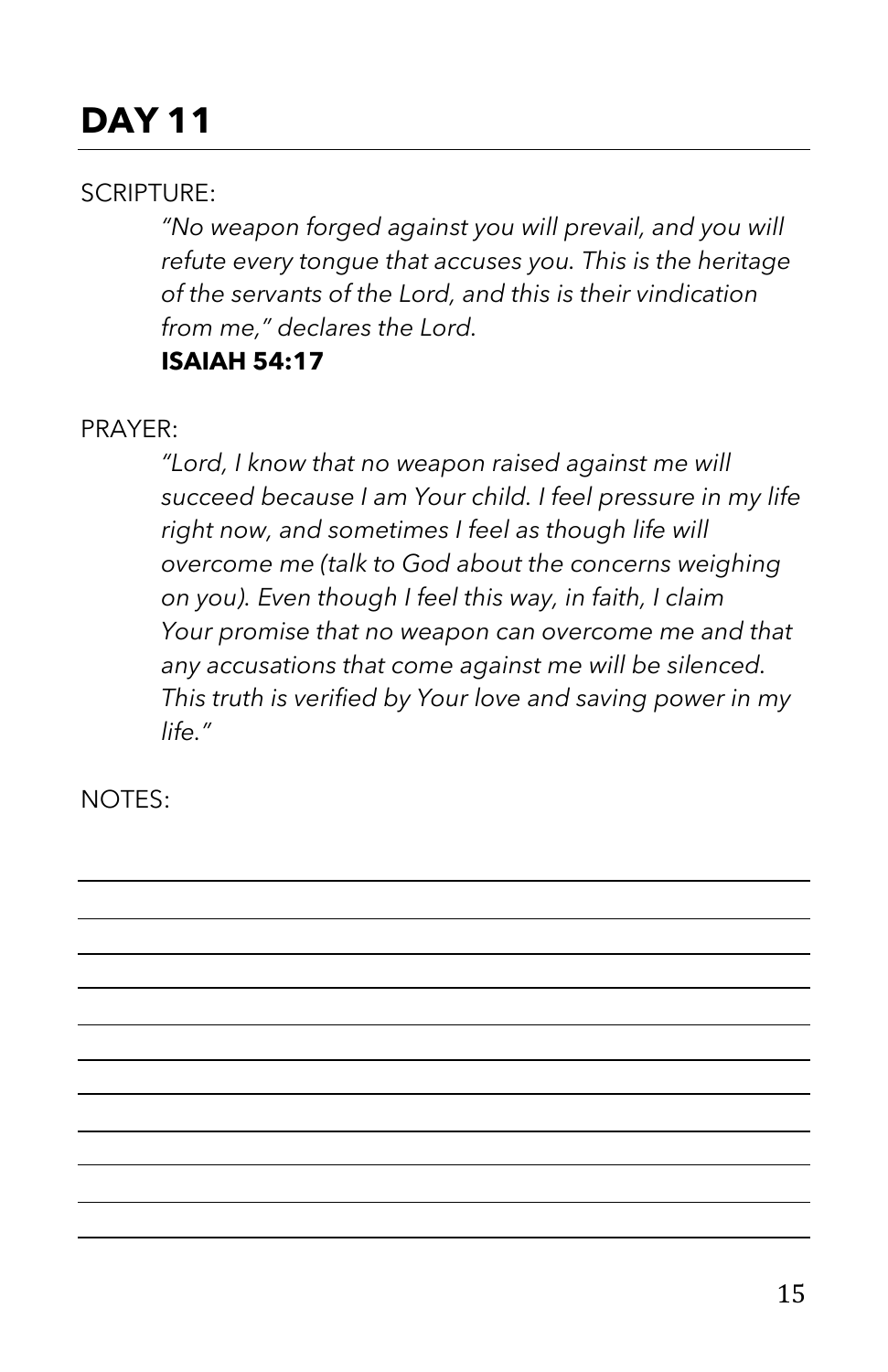## **DAY 12 DAY 1**

#### SCRIPTURE:

*Do not be anxious about anything, but in every situation, by prayer and petition, with thanksgiving, present your requests to God. And the peace of God, which transcends all understanding, will guard your hearts and your minds in Christ Jesus.*

#### **PHILIPPIANS 4:6-7**

#### PRAYER:

*"Father, my heart feels anxious (tell God what is giving you anxiety), but I'm thankful I can come to You and receive peace. Even though my mind and heart are racing, I'm coming to You knowing that You provide healing and calm for my soul. Thank You for giving me breath and life. I thank You that I am fearfully and wonderfully made in Your image. I lay down all worries, all my physical and mental anxiety, and any attempt to try and control it all. I surrender it all to You. Even when things are unstable around me, I pray that Your peace will be evident in my heart and my life. Guard my heart and mind, God. I trust that You are faithful, and I receive Your peace in my life today."*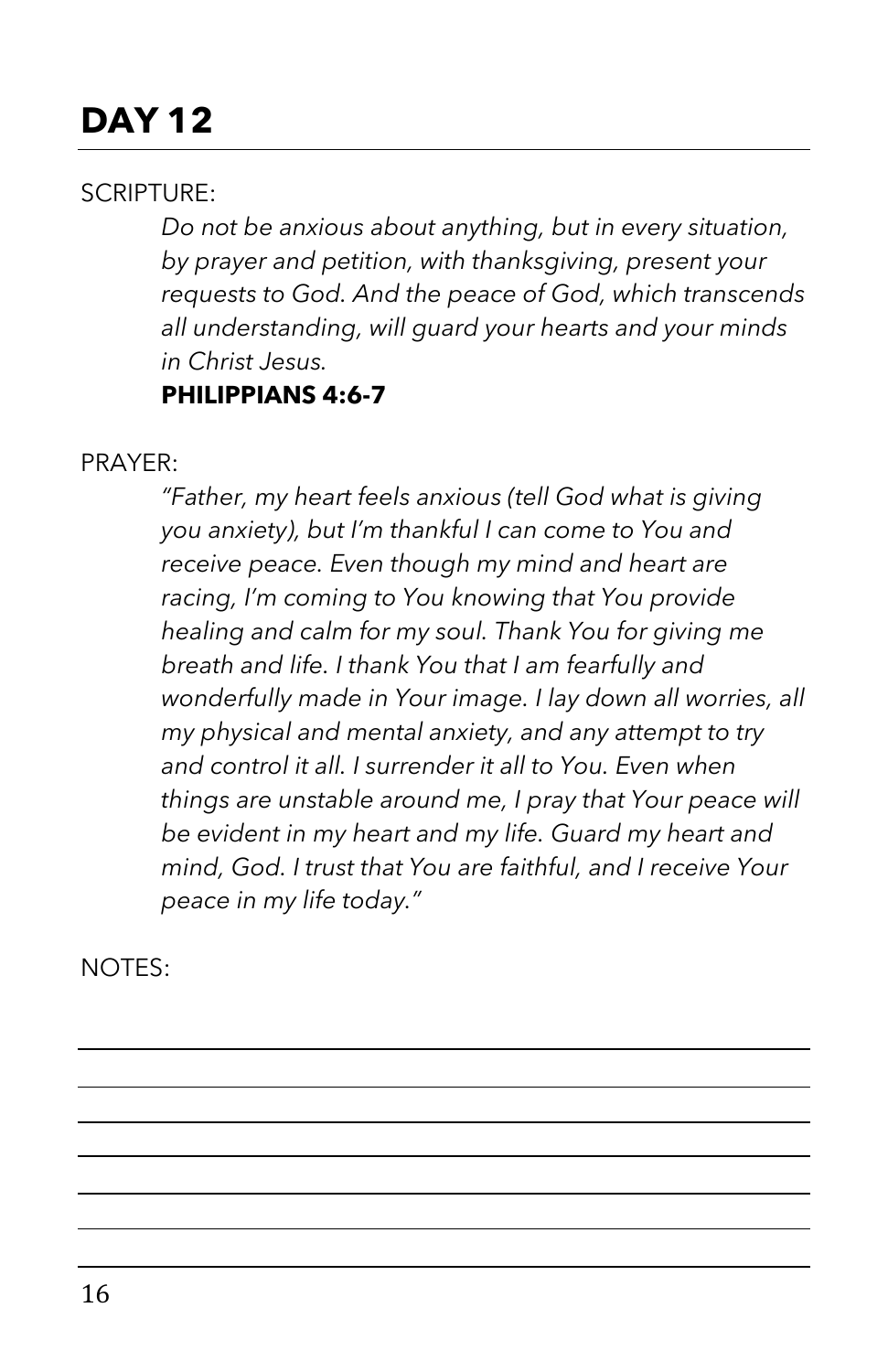## **DAY 13 DAY 1**

SCRIPTURE:

*"For I know the plans I have for you," declares the Lord, "plans to prosper you and not to harm you, plans to give you hope and a future. Then you will call on me and come and pray to me, and I will listen to you. You will seek me and find me when you seek me with all your heart."* **JEREMIAH 29:11-13** 

PRAYER:

*"My God, I try to make so many plans for my life, but I know Your plans for me are best. Thank You for loving me enough to have a plan for my life. You have promised me that when I call on You, You will listen to me. Thank You for listening when I pray. I lay my plans down at Your feet and receive Your plans for me (mention your plans and lay them down before God). I know that You see the big picture and You know what is better for me than I do. I trust You, and I ask You to guide me toward Your plans."*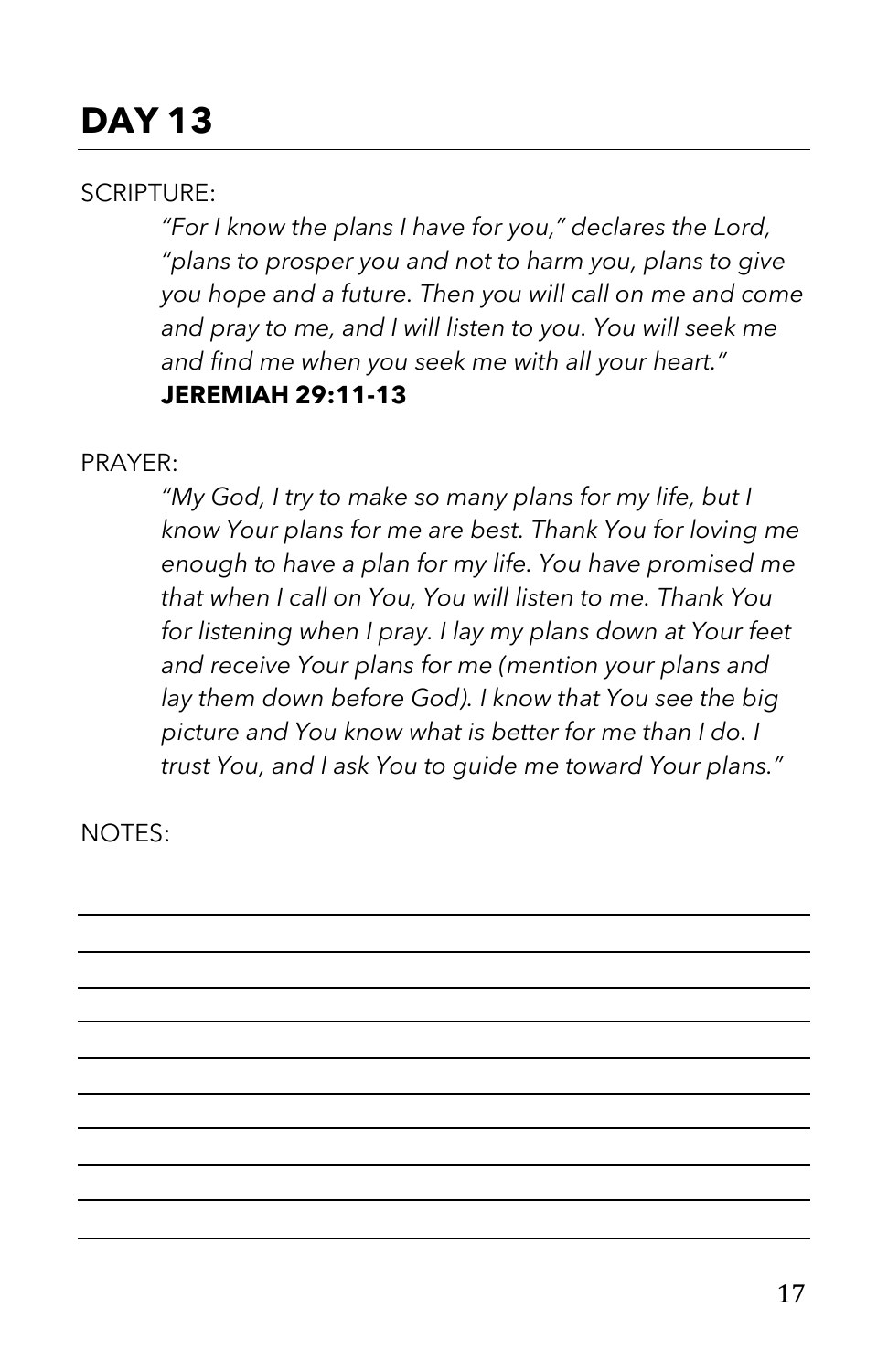### **DAY 14 DAY 1**

#### SCRIPTURE:

*"Never will I leave you; never will I forsake you."*  **HEBREWS 13:5** 

#### PRAYER:

*"Father, I am so comforted by the fact that You will never leave me. You are always with me, and I am safe with You. As I go through my life and take on each new situation, I'm comforted by knowing I'm not alone because You are by my side. Help me feel Your presence. When I feel uncertain or afraid, I pray You will comfort me through Your Holy Spirit and remind me that I am never alone because You, the Almighty God, have promised to always be with me."*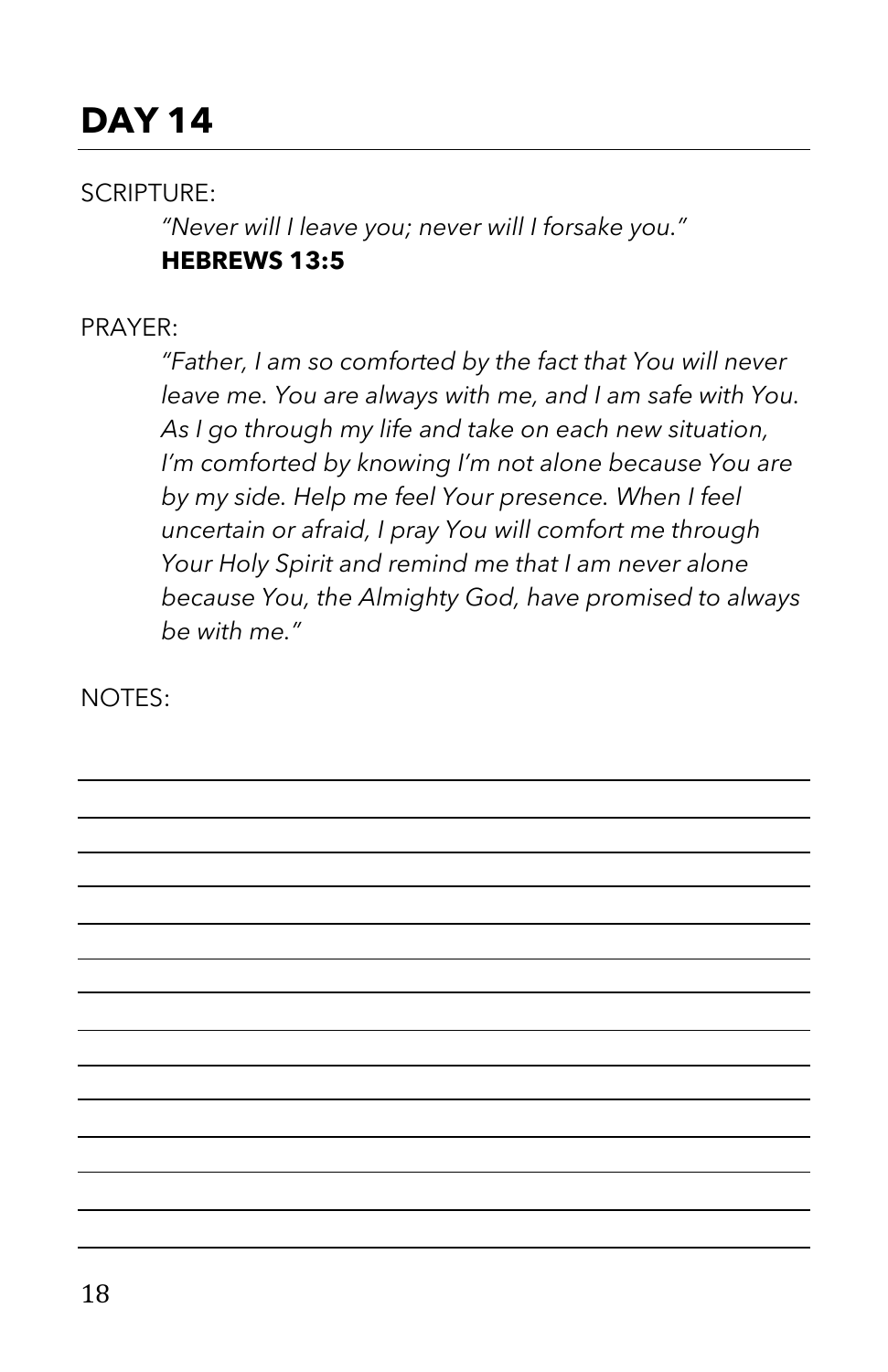## **DAY 15 DAY 1**

#### SCRIPTURE:

*Come to me, all you who are weary and burdened, and I will give you rest. Take my yoke upon you and learn from me, for I am gentle and humble in heart, and you will find rest for your souls. For my yoke is easy and my burden is light.*

### **MATTHEW 11:28-30**

#### PRAYER:

*"Lord Jesus, I am so tired and worn out (tell God the areas that you're tired and weary). I feel exhausted mentally and physically. Life feels hard, and I feel like I can't keep up my current pace. You invite me to come to You when I am weary, and I fall at Your feet desperate for rest, peace, and perspective. Show me where I am trying to do things on my own. Show me where I need to rest instead of strive. Teach me Your ways. Show me how to walk in gentleness, humility, and rest. I know Your ways are higher than my ways, and I pray that You will transform my heart and mind to be more like You."*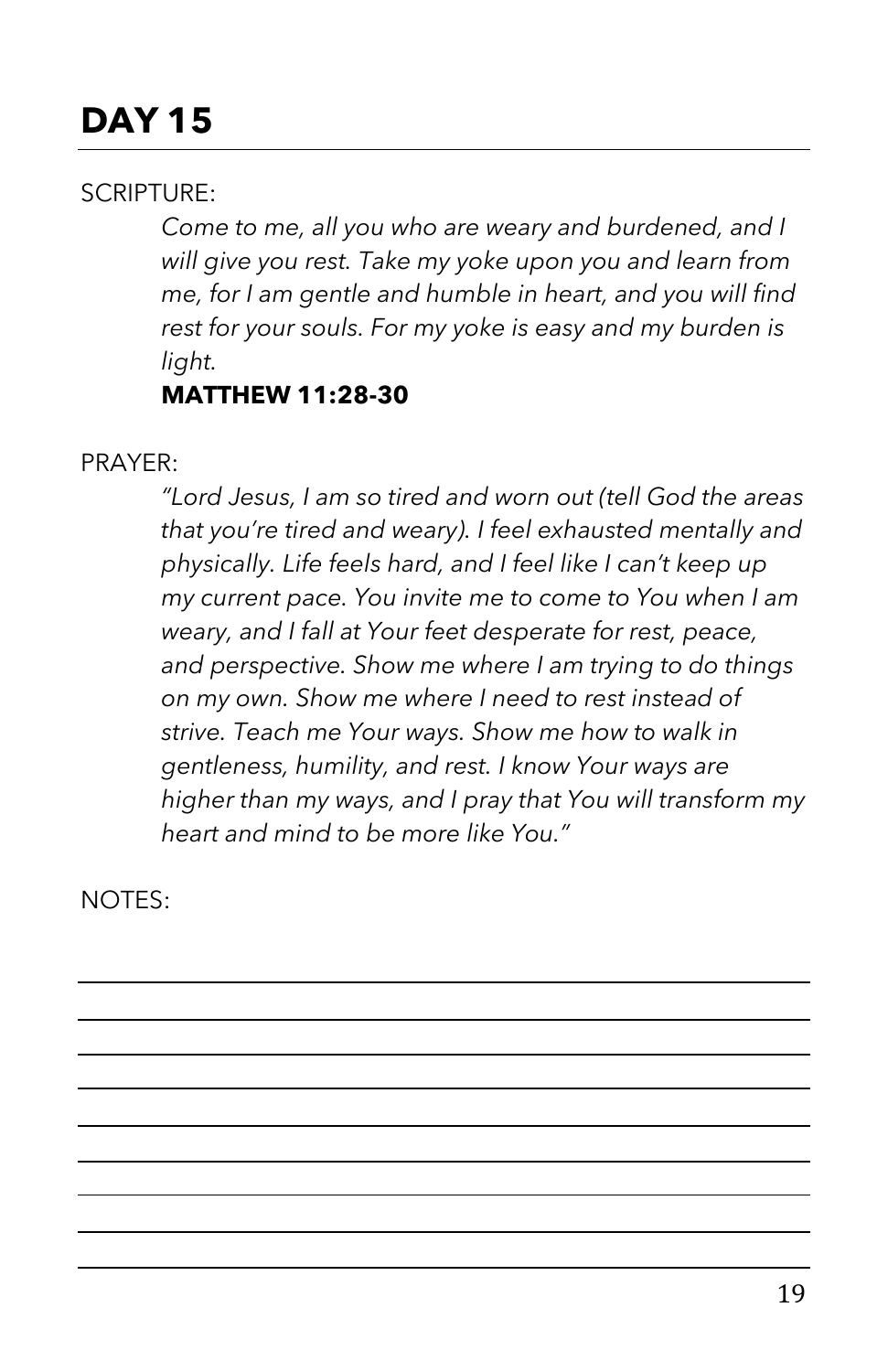## **DAY 16 DAY 1**

#### SCRIPTURE:

*Whoever dwells in the shelter of the Most High will rest in the shadow of the Almighty. I will say of the Lord, "He is my refuge and my fortress, my God, in whom I trust."*  **PSALM 91:1-2** 

#### PRAYER:

*"God, I claim that I dwell in Your shelter, the Most High God, and I rest in Your shadow, the Almighty One. I claim that You alone are my refuge and fortress. You are my God and I trust You. When I face anything that brings me uncertainty or fear (confess these things to Him), I know that I can come to You as my safe place. Thank You for Your strength and protection in my life."*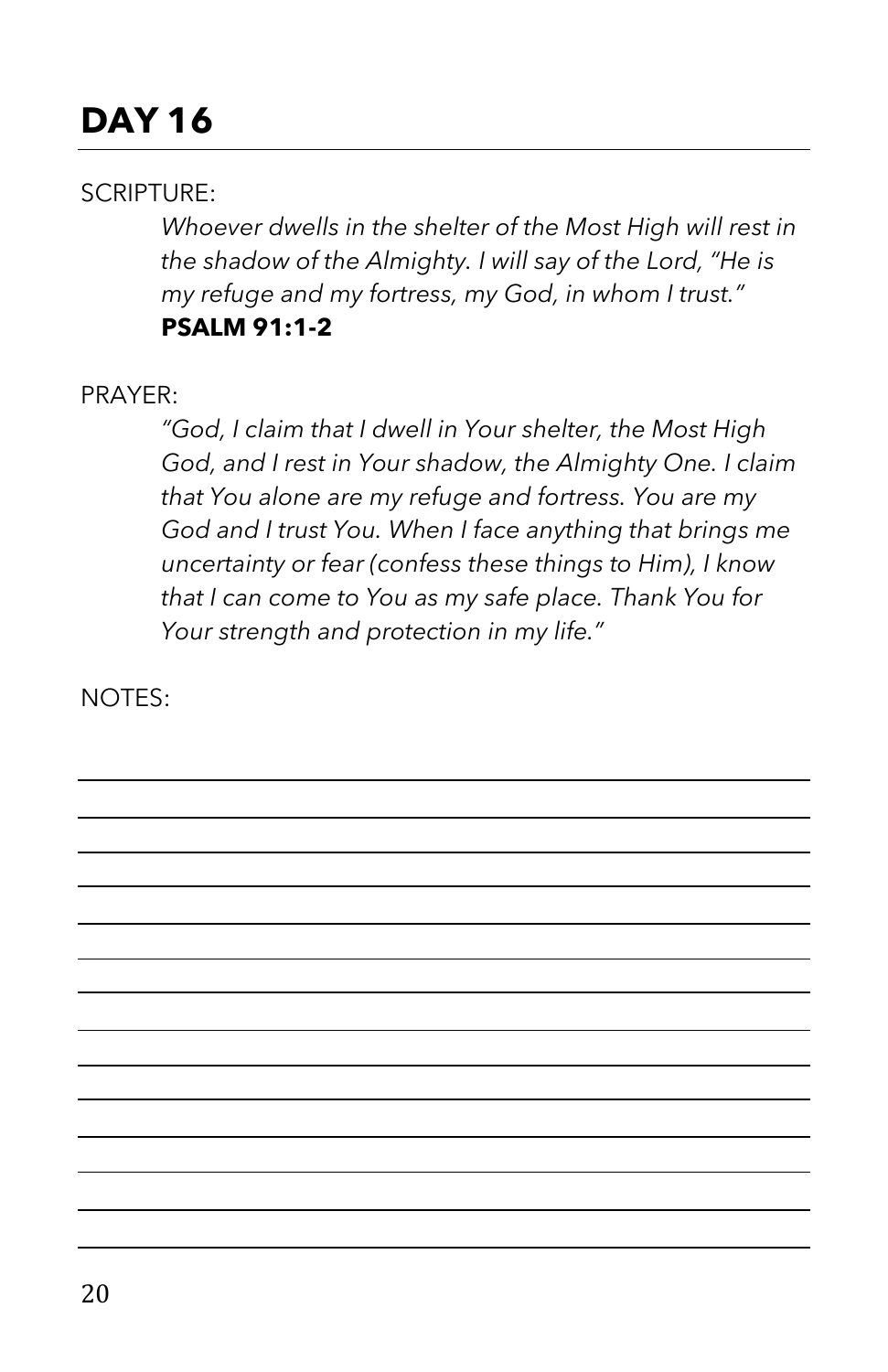## **DAY 17 DAY 1**

#### SCRIPTURE:

*The Lord is trustworthy in all he promises and faithful in all he does. The Lord upholds all who fall and lifts up all who are bowed down.*

**PSALM 145:13-14** 

PRAYER:

*"Almighty God, as I claim the promises in Your Word through my prayer time, I praise You for Your character. Trustworthy, faithful—that is Who You are. I thank You that I can trust You to be faithful to me. I know that when I come to You with humility and a surrendered heart that You will lift me up."* 

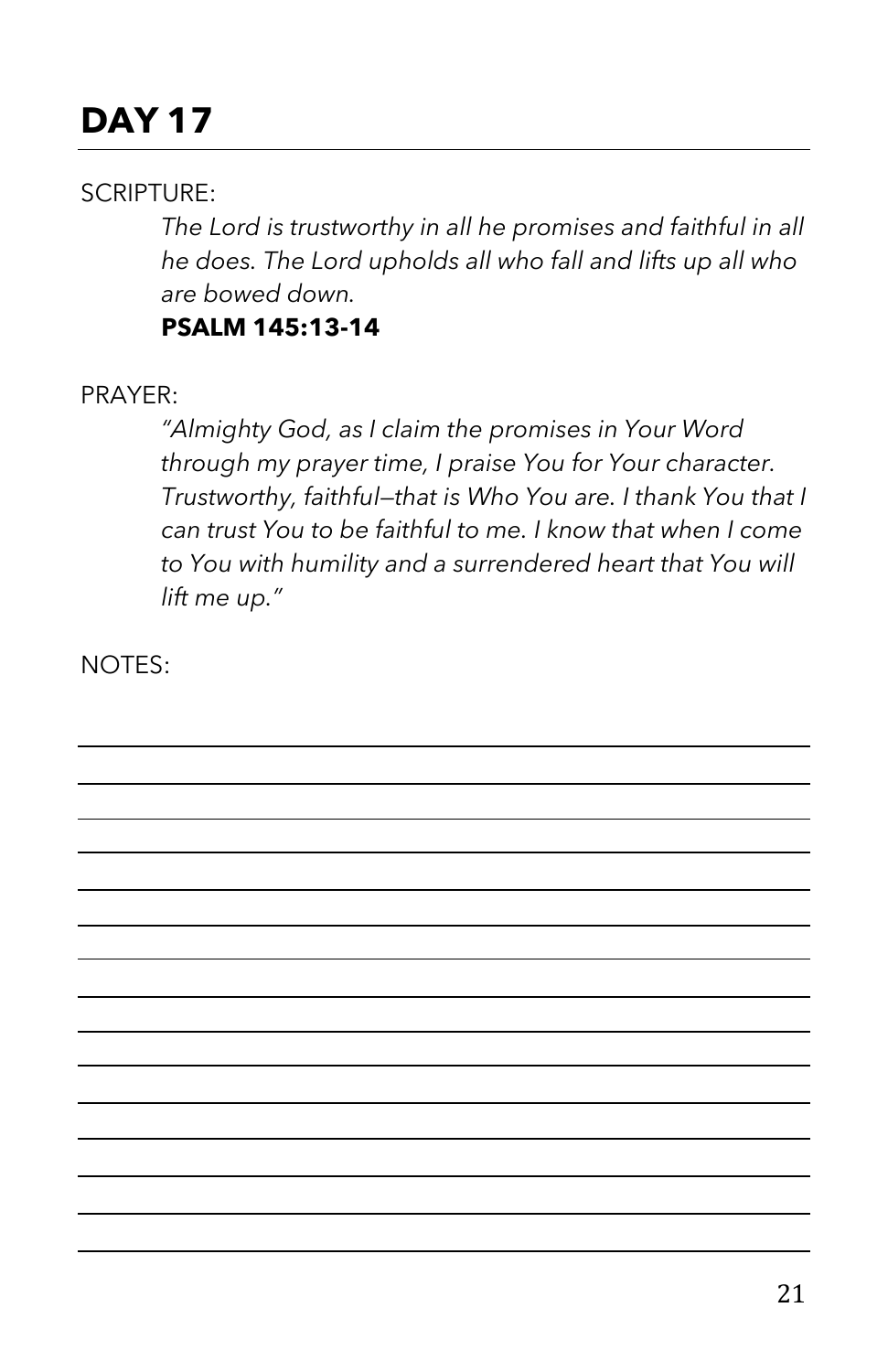## **DAY 18 DAY 1**

#### SCRIPTURE:

*Praise the Lord, my soul, and forget not all his benefits who forgives all your sins and heals all your diseases, who redeems your life from the pit and crowns you with love and compassion, who satisfies your desires with good things so that your youth is renewed like the eagle's.* **PSALM 103:2-5** 

#### PRAYER:

*"Father, in the Name of Jesus, I come before You asking for healing for (name yourself or someone you are praying to experience healing). My hope is in You as our healer. I believe You are able to do this. Your name is Jehovah Rapha, the God who heals, and I believe every knee will bow to you, including (name disease or disorder). Thank You, Jesus, for dying on the cross so that we can receive healing. Thank You that the Spirit that raised Jesus from the dead lives in us. I stand in faith, believing for healing for (yourself or someone you're praying for). Nothing is impossible for You, God! Give us peace and direction as You work in our lives."*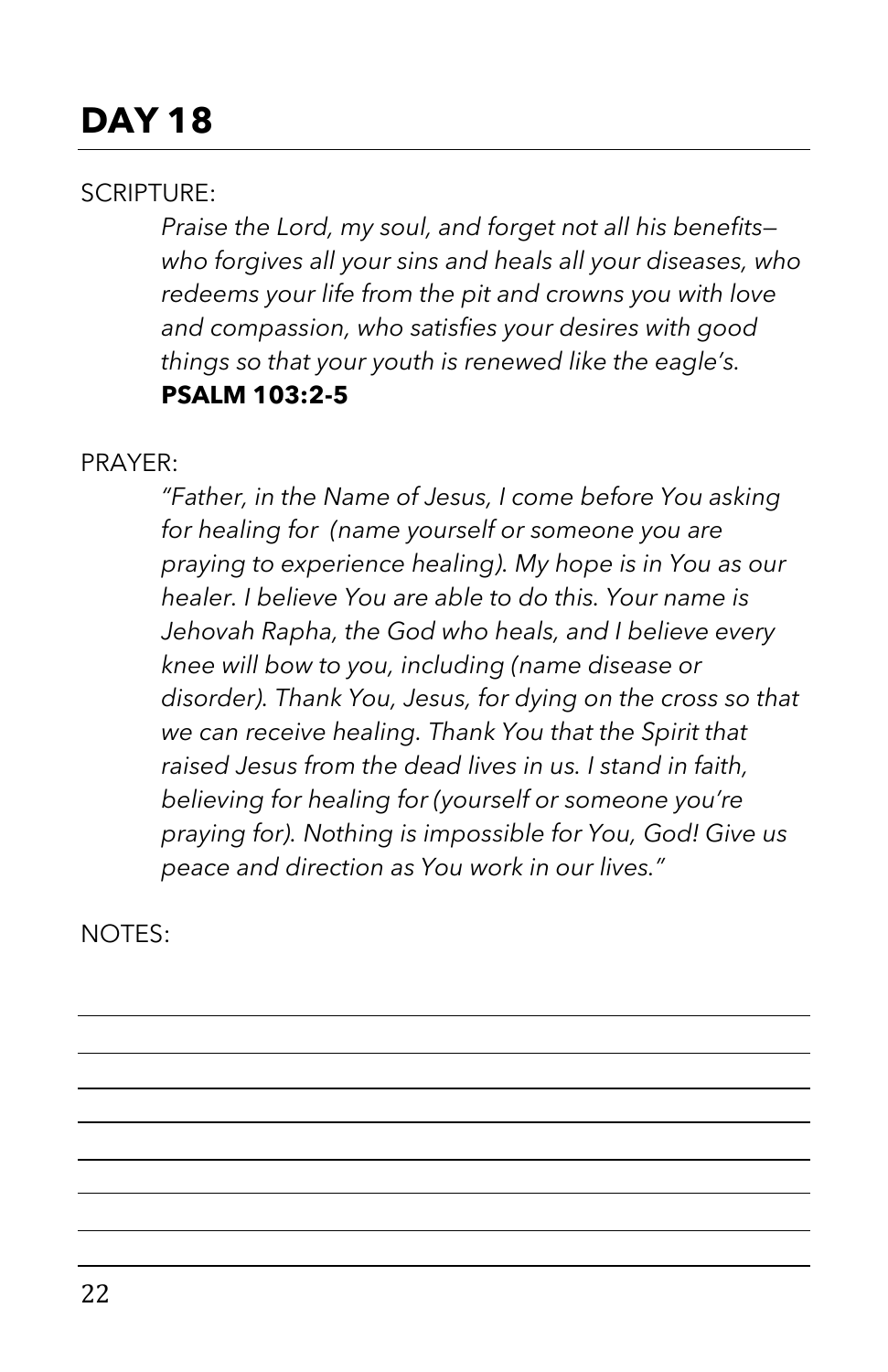## **DAY 19 DAY 1**

#### SCRIPTURE:

*No one can come to me unless the Father who sent me draws them...*

**JOHN 6:44** 

#### PRAYER:

*"Father, I pray for the people around me (list specific names), that you would supernaturally draw their hearts to you. Send your Holy Spirit to them, and give them the desire to give their lives to You. Help them to recognize their longing for more in life as a spiritual thirst only you can quench. Open their ears to hear your voice."*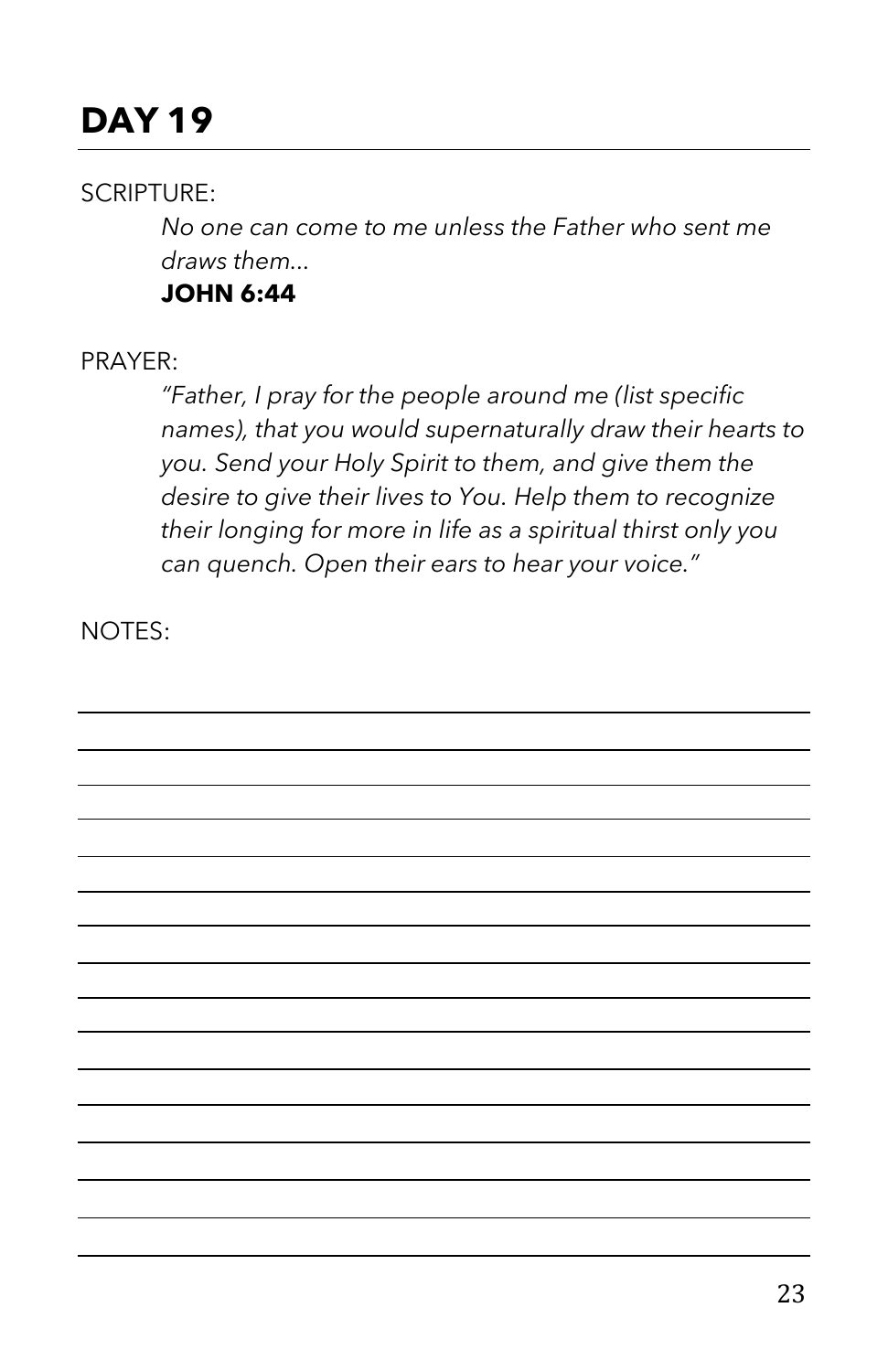## **DAY 20 DAY 1**

#### SCRIPTURE:

*But the Lord is faithful, and He will strengthen and protect you from the evil one.*

#### **2 THESSALONIANS 3:3**

#### PRAYER:

*"God, I bow in worship to praise You. Thank You for making a way for me through Your Son, Jesus. I surrender myself completely in every area of my life to You. I choose to be transformed by the renewing of my mind. I reject every thought that tries to compete against the knowledge of Christ. I pray and thank You for a sound mind, the mind of Christ. Today and every day I ask for protection over my family and loved ones; all immediate family members, relatives, friends, acquaintances, and myself. I ask for protection during all of our travels. I ask You to watch over our financial security, possessions, health, and safety. All that I have is Yours God, and I declare that Satan cannot touch me or anything You have given me. He will not take what You have given me as I am protected and provided for by You and You alone."*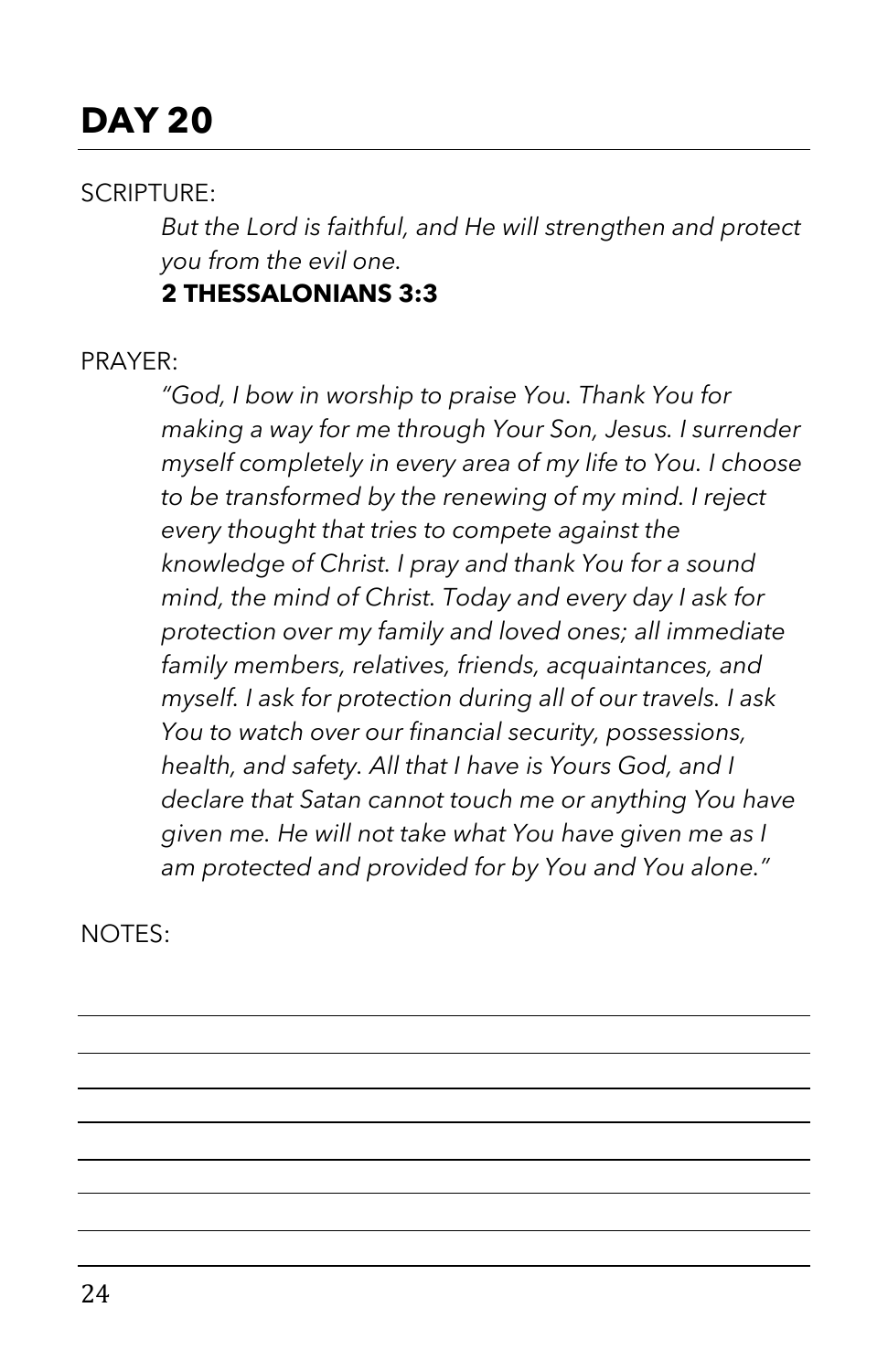## **DAY 21 DAY 1**

#### SCRIPTURE:

*Jabez cried out to the God of Israel, "Oh, that You would bless me and enlarge my territory! Let Your hand be with me, and keep me from harm so that I will be free from pain." And God granted his request.*  **1 CHRONICLES 4:10** 

#### PRAYER:

*"Father God, I pray that You would bless me with more than I need so that I can bless others. I pray for more provision, that You would equip me to give generously to others and meet their practical needs in Your Name. I ask You to give me greater spiritual gifting so that I can strengthen the church and be more effective for the Kingdom of God. I pray for an abundance of wisdom and discernment so that I can point others to You and make decisions that honor You. Help me keep Your generous blessings in perspective, so that I never become selfserving but stay focused on using what You've given me to serve other people."*